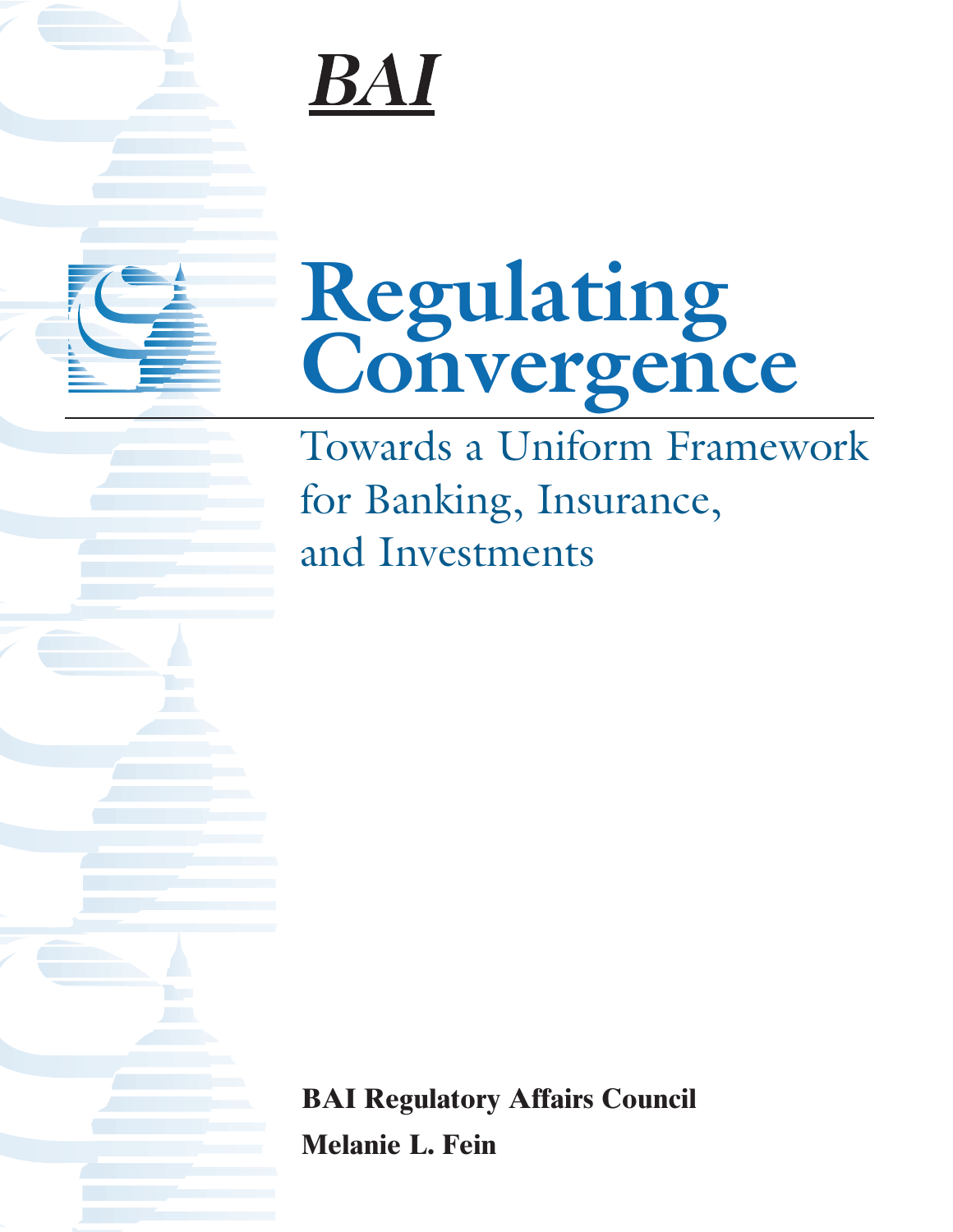© 2000, Bank Administration Institute

ALL RIGHTS RESERVED. No part of this publication may be reproduced, stored in a retrieval system, or transmitted, in any form or by any means, electronic, mechanical, photocopying, recording or otherwise, without the prior written permission of the publisher and the copyright holder.

This publication is designed to provide accurate and authoritative information in regard to the subject matter covered. It is sold with the understanding that the publisher is not engaged in rendering legal, accounting, or other professional service.

Printed in the United States of America.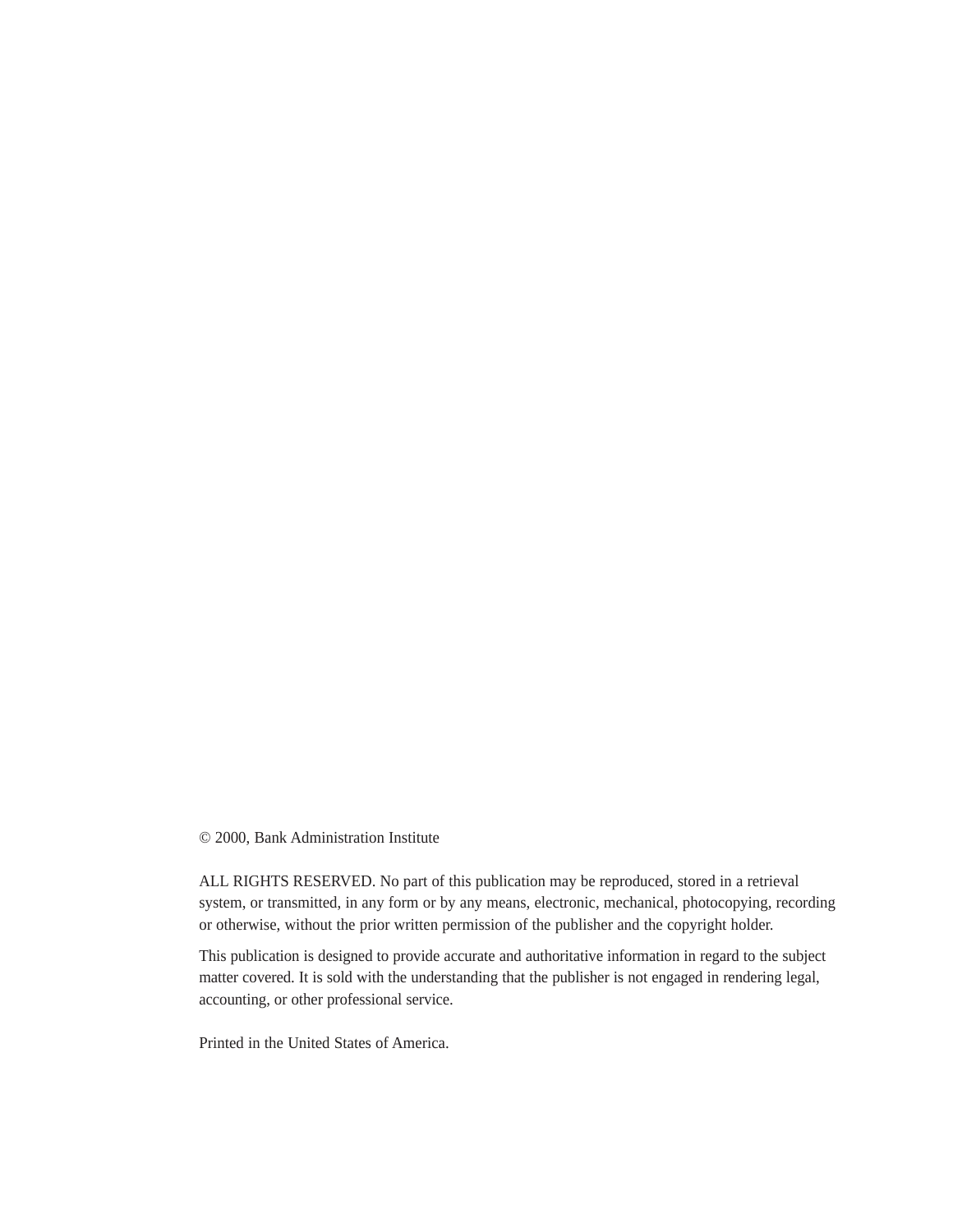### **CONTENTS**

b.

Г



| <b>Introduction</b>                                                 |  |  |  |  |
|---------------------------------------------------------------------|--|--|--|--|
|                                                                     |  |  |  |  |
| Banks in the National Financial Marketplace:                        |  |  |  |  |
|                                                                     |  |  |  |  |
|                                                                     |  |  |  |  |
| <b>CHAPTER 1</b>                                                    |  |  |  |  |
| Superbank: A Case Study in Regulatory Obstruction 1                 |  |  |  |  |
| <b>CHAPTER 2</b>                                                    |  |  |  |  |
|                                                                     |  |  |  |  |
|                                                                     |  |  |  |  |
|                                                                     |  |  |  |  |
| Regulatory Efficiency and Uniformity 11                             |  |  |  |  |
| Diversity of Organizational Structure and Product Offerings 11      |  |  |  |  |
| Coordination by a Single Regulator for Each Institution 12          |  |  |  |  |
| <b>CHAPTER 3</b>                                                    |  |  |  |  |
| Recommendations for Uniform Retail Financial Services Regulation 13 |  |  |  |  |
| A New Focus for Retail Financial Services Regulation 14             |  |  |  |  |
| Functional Components of the Financial Services Business 15         |  |  |  |  |
|                                                                     |  |  |  |  |
| National Council on Uniform Financial Services Regulation 18        |  |  |  |  |
|                                                                     |  |  |  |  |
|                                                                     |  |  |  |  |
| A Single Coordinating Regulator for Each Institution 20             |  |  |  |  |
| Elimination of Discriminatory Regulation 21                         |  |  |  |  |
|                                                                     |  |  |  |  |
| Coordination of Existing Uniformity Efforts 23                      |  |  |  |  |
| <b>CHAPTER 4</b>                                                    |  |  |  |  |
|                                                                     |  |  |  |  |
| Superbank under Uniform, Delivery-Based Regulation 25<br>Conclusion |  |  |  |  |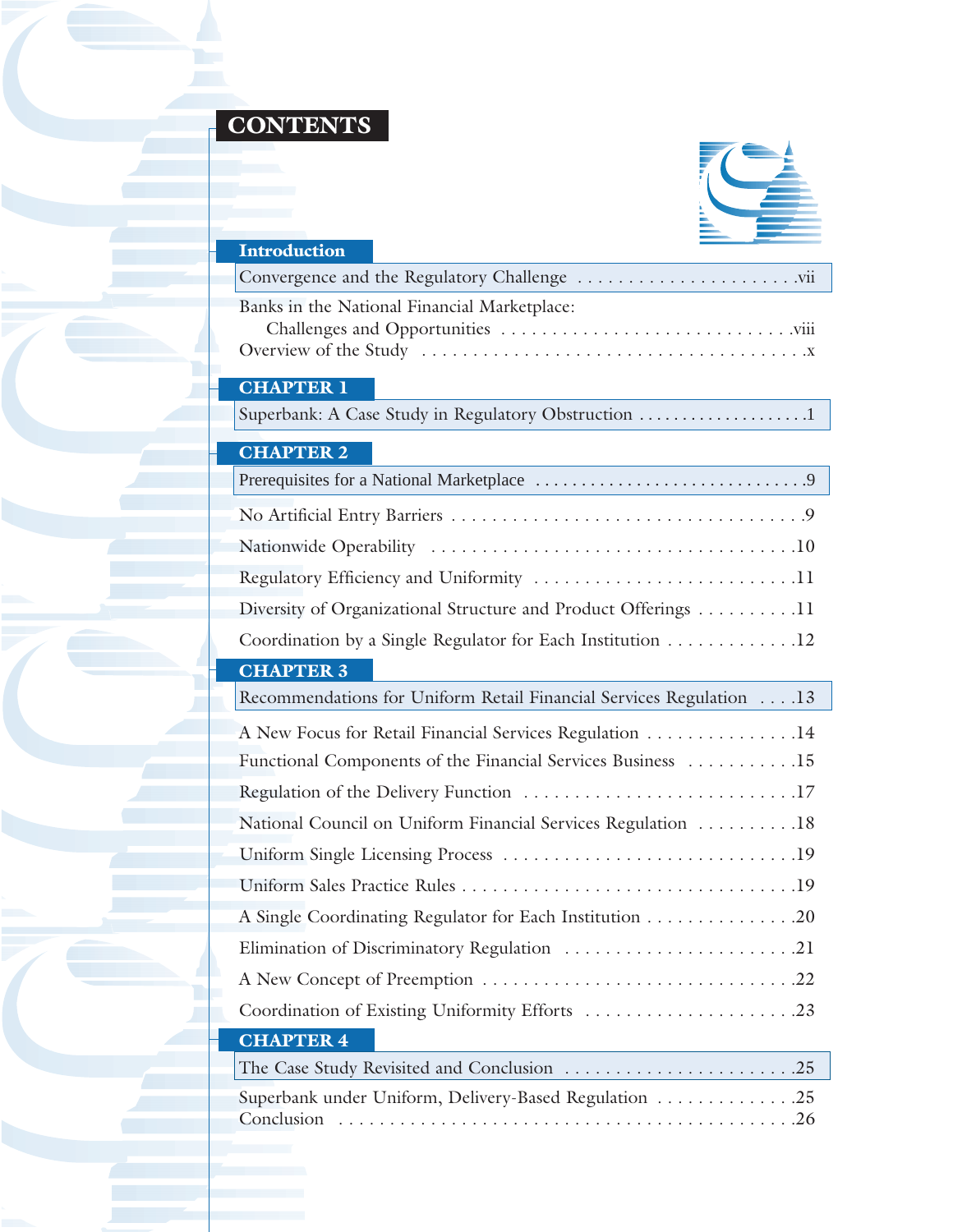### **CONTENTS** *continued*

#### **APPENDIX A**

| Regulatory Complexity in the National Financial Marketplace 31                                                                                                                                                                                                                                                                                                                                                                                                                                       |  |  |  |
|------------------------------------------------------------------------------------------------------------------------------------------------------------------------------------------------------------------------------------------------------------------------------------------------------------------------------------------------------------------------------------------------------------------------------------------------------------------------------------------------------|--|--|--|
|                                                                                                                                                                                                                                                                                                                                                                                                                                                                                                      |  |  |  |
| A. Securities Broker-Dealer Licensing Requirements 33<br>B. Securities Sales Agent Licensing Requirements 34<br>C. Investment Adviser Licensing Requirements 36<br>D. Investment Adviser Representative Licensing 37<br>E. Investment Adviser Solicitor Licensing 40<br>F. Lack of Dual Broker-Adviser Registration 41<br>G. Multiple Insurance Agent Licensing Requirements 42<br>H. Multiple Corporate Insurance Licensing Requirements 43<br>I. Multiple Branch Office Licensing Requirements  43 |  |  |  |
| Multiple Testing and Continuing Education Requirements 44<br>$\Pi$ .                                                                                                                                                                                                                                                                                                                                                                                                                                 |  |  |  |
| A. Securities Testing and Education 44<br>B. Insurance Testing and Continuing Education  45                                                                                                                                                                                                                                                                                                                                                                                                          |  |  |  |
|                                                                                                                                                                                                                                                                                                                                                                                                                                                                                                      |  |  |  |
| A. Duplicative Examinations and Inspections 45<br>B. Multiple Books and Records Requirements 46                                                                                                                                                                                                                                                                                                                                                                                                      |  |  |  |
|                                                                                                                                                                                                                                                                                                                                                                                                                                                                                                      |  |  |  |
|                                                                                                                                                                                                                                                                                                                                                                                                                                                                                                      |  |  |  |
|                                                                                                                                                                                                                                                                                                                                                                                                                                                                                                      |  |  |  |

#### **APPENDIX B**

|  | <b>1. Uniformity Efforts in Banking Regulation</b> 59                                                |  |  |  |
|--|------------------------------------------------------------------------------------------------------|--|--|--|
|  | A. Federal Financial Institutions Examination Council 59<br>B. Interagency Statement on Retail Sales |  |  |  |
|  | C. Conference of State Banking Supervisors Initiatives 60                                            |  |  |  |
|  | 2. Nationwide State/Federal Supervisory Agreement 63                                                 |  |  |  |
|  |                                                                                                      |  |  |  |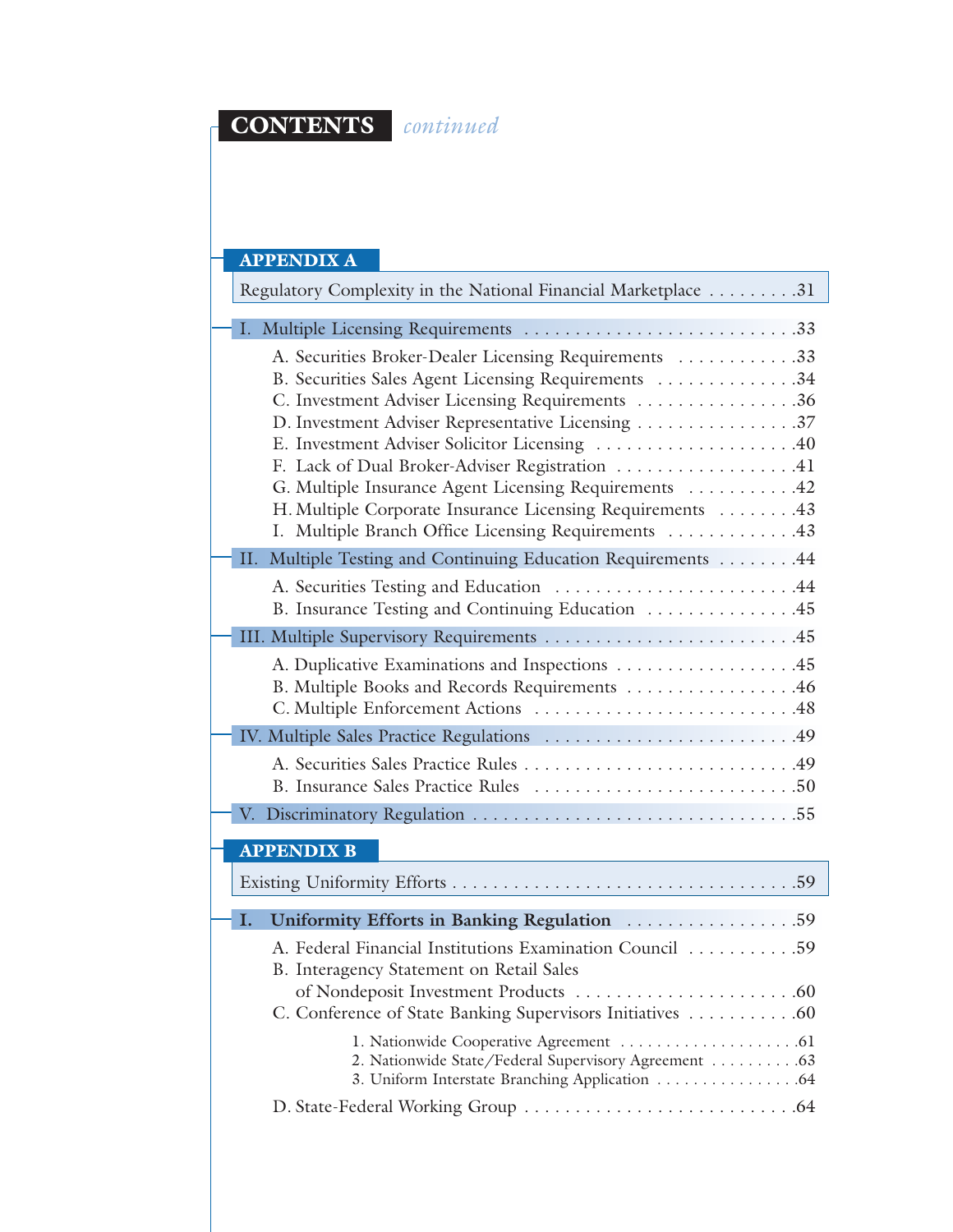## **CONTENTS** *continued*

| A. North American Securities<br>C. Annual Conference on Uniformity of Securities Laws 67<br>D. National Securities Markets Improvement Act of 1996 67                              |  |
|------------------------------------------------------------------------------------------------------------------------------------------------------------------------------------|--|
| 1. Investment Advisers Supervision Coordination Act67<br>2. State Regulation of Investment Adviser Representatives  68<br>4. Preemption of State Books and Records Requirements 68 |  |
|                                                                                                                                                                                    |  |
|                                                                                                                                                                                    |  |
|                                                                                                                                                                                    |  |
| G. Task Force on the Future of Shared Securities Regulation 73                                                                                                                     |  |
|                                                                                                                                                                                    |  |
|                                                                                                                                                                                    |  |
| 2. Insurance Regulatory Information Network 77<br>b. Producer Information Network 77<br>3. Regulatory Information Retrieval System 77                                              |  |
|                                                                                                                                                                                    |  |
|                                                                                                                                                                                    |  |
| C. Joint Supervisory and Enforcement Actions 80                                                                                                                                    |  |